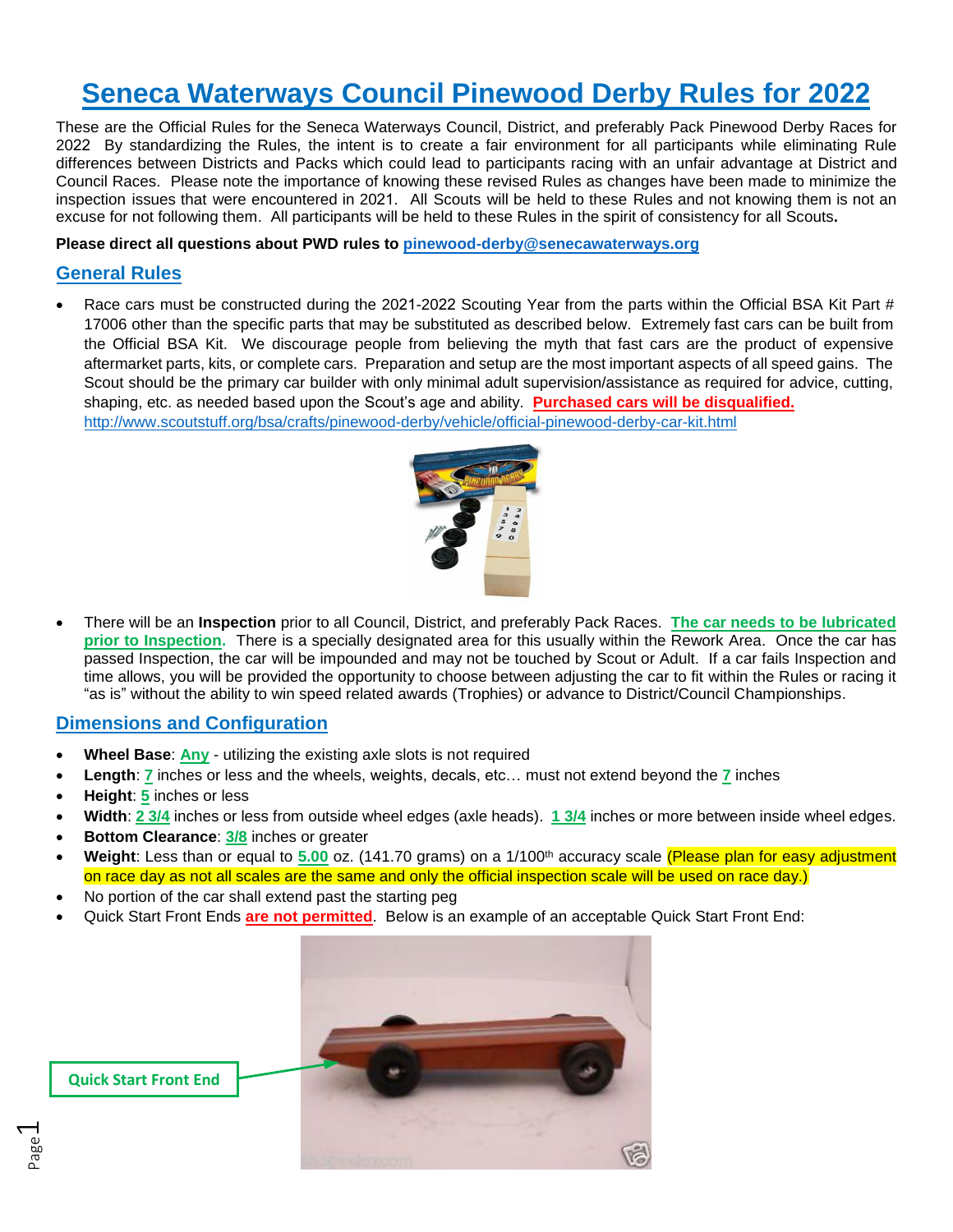• "U" and "V" Shaped front ends with a cheater bar **are not permitted**. Below is an example of a "U" shaped front end with a cheater bar:



• The front of the car is to be at least **1/2** inch wide. Pointy nose cars such as Carrots, Arrows, Pencils, Rockets, etc… are not permitted as the cars are difficult to stage and can create timing issues. Below are two examples of these types of cars:



The Length, Height, Widths, and Bottom Clearance will be verified using the Maximum Velocity Inspection Gauge. The car must pass this Gauge to be able to race. It can be purchased directly from Maximum Velocity following the Link below.

<http://www.maximum-velocity.com/gauge.htm>



**Warning:** The Blocks are usually over 7 inches in length by around an 1/8 inch. Please make sure that you verify the length removing material if necessary. Paint, Decals, Weights, and Wheel location can all affect the overall length of the Car so please account for this in the design of the Car.

**Warning:** If weights are placed on the bottom of the car they need to be recessed into the car body otherwise there is the potential to fail the Bottom Clearance requirement of greater than 3/8 inches.

The Block is allowed to be substituted provided it meets the dimensions above. Any wood is permissible. BSA, Revell, Pinecar, Maximum Velocity, etc… **precut, unfinished blocks** are allowed.

<http://www.scoutstuff.org/bsa/crafts/pinewood-derby/vehicle/kit-pwd-wedge-pre-cut.html>

<http://www.revell.com/pinewood-derby/basic-car-kits.html>

Page  $\mathrel{\sim}$ 

<http://pinecar.woodlandscenics.com/show/category/CarBodies>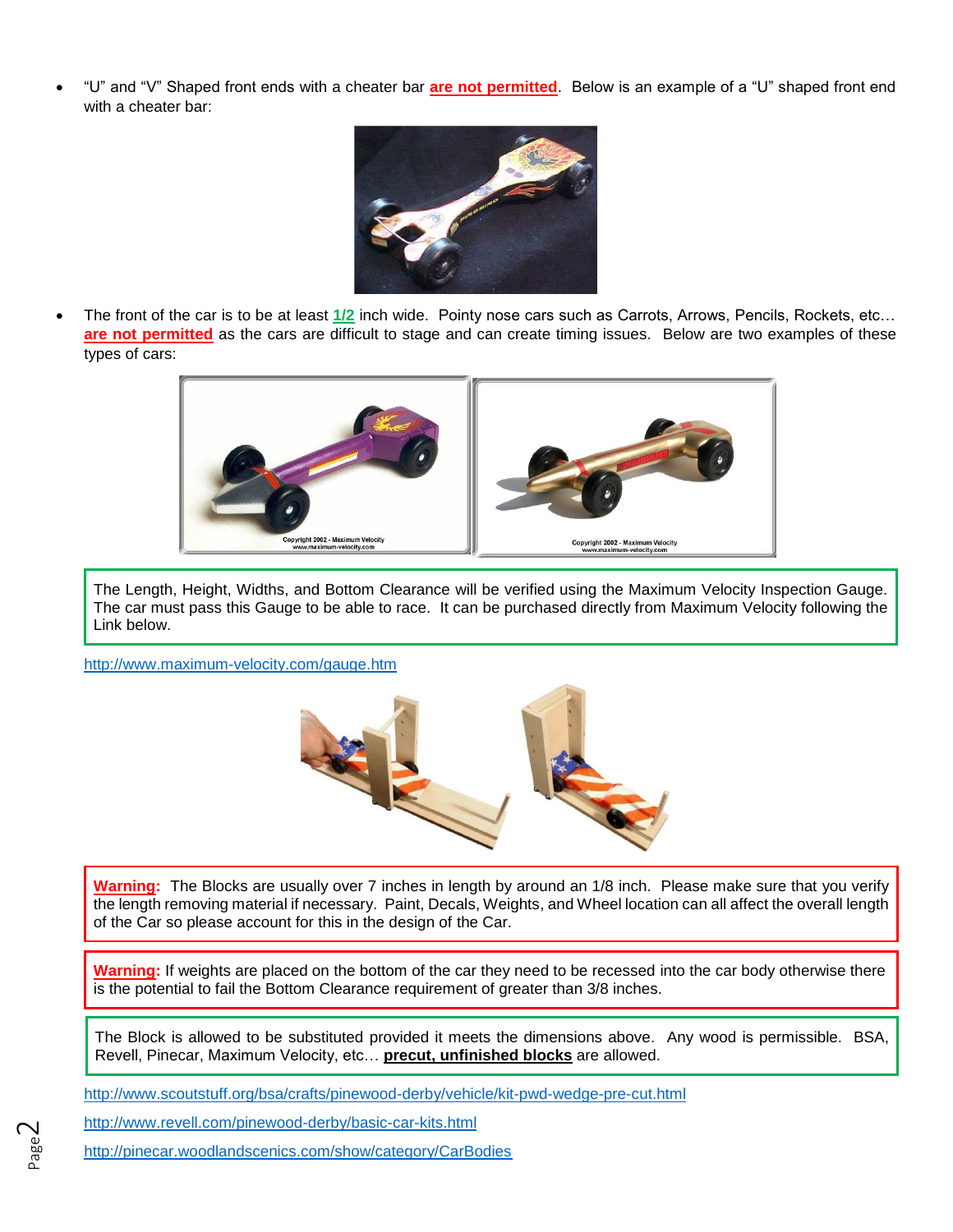#### **Wheels**

• Any BSA Wheels which includes Official Licensed Revell BSA Wheels **are permitted**. PineCar, Maximum Velocity, Awana, Royal Ranger, etc… Wheels **are not permitted**. Mold Matched Wheels **are permitted**.

<http://www.scoutstuff.org/bsa/crafts/pinewood-derby/accessories/official-pinewood-derby-wheels-and-axles.html> <http://www.revell.com/pinewood-derby/wheels-axles.html>



The Official BSA Wheels are on the Left. The Revell BSA Wheels and Axles are on the Right. They look very similar in appearance, but there are subtle differences between them with the Official BSA Wheels being the better quality ones.

• Wheel Outside Diameter (OD) maybe turned, sanded, and/or polished provided the Wheel Diameter is greater than **1.180"**. This will be verified using the Maximum Velocity Wheel Gauge shown below. This tool is not sold at the National Scout Shop, but It can be purchased directly from Maximum Velocity following the Link below.

<http://www.maximum-velocity.com/7530.htm>



**Warning:** It is **almost** impossible to turn and/or sand the Wheel OD without it going undersize which will fail the Wheel Gauge. Please refrain from attempting to do this.

• The wheels may not be modified in the following fashion which includes, but not limited to: reshaping, rounding, tapering, beveling, "H" tread, "V" tread, "C" tread, dishing, weight reducing, etc…. Below are some examples:



Shaved to reduce mass



Rounded



Shaved for only two points of contact. (H Profile)



Shaped for only one point of contact. (V Profile)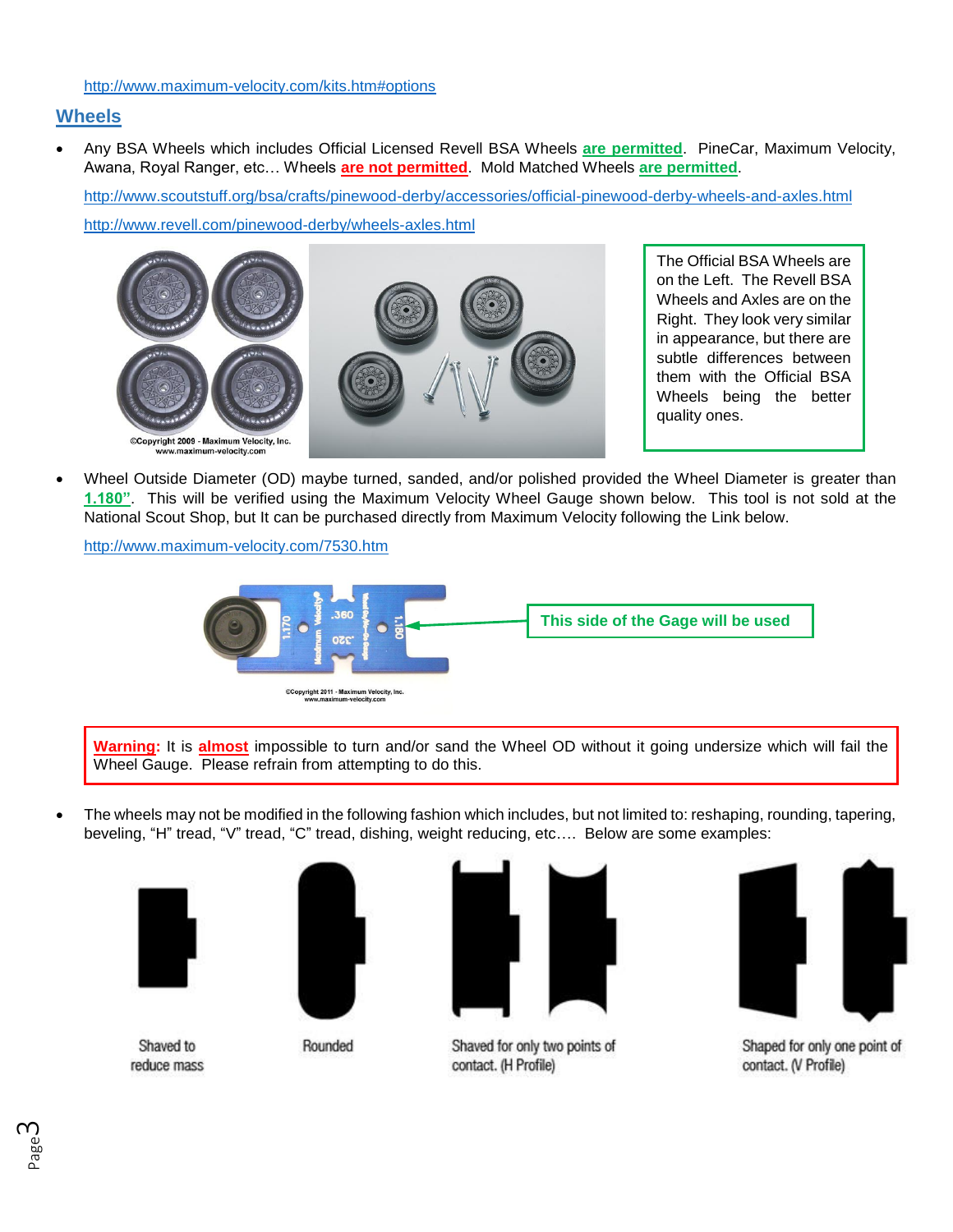• The tread width may not be less than **.360"**. This will be verified using the Maximum Velocity Wheel Gauge shown below. It can be purchased directly from Maximum Velocity following the Link below.

<http://www.maximum-velocity.com/7530.htm>



• All lettering inside & out must be visible and intact.



• Dimples/Fluting must be present.